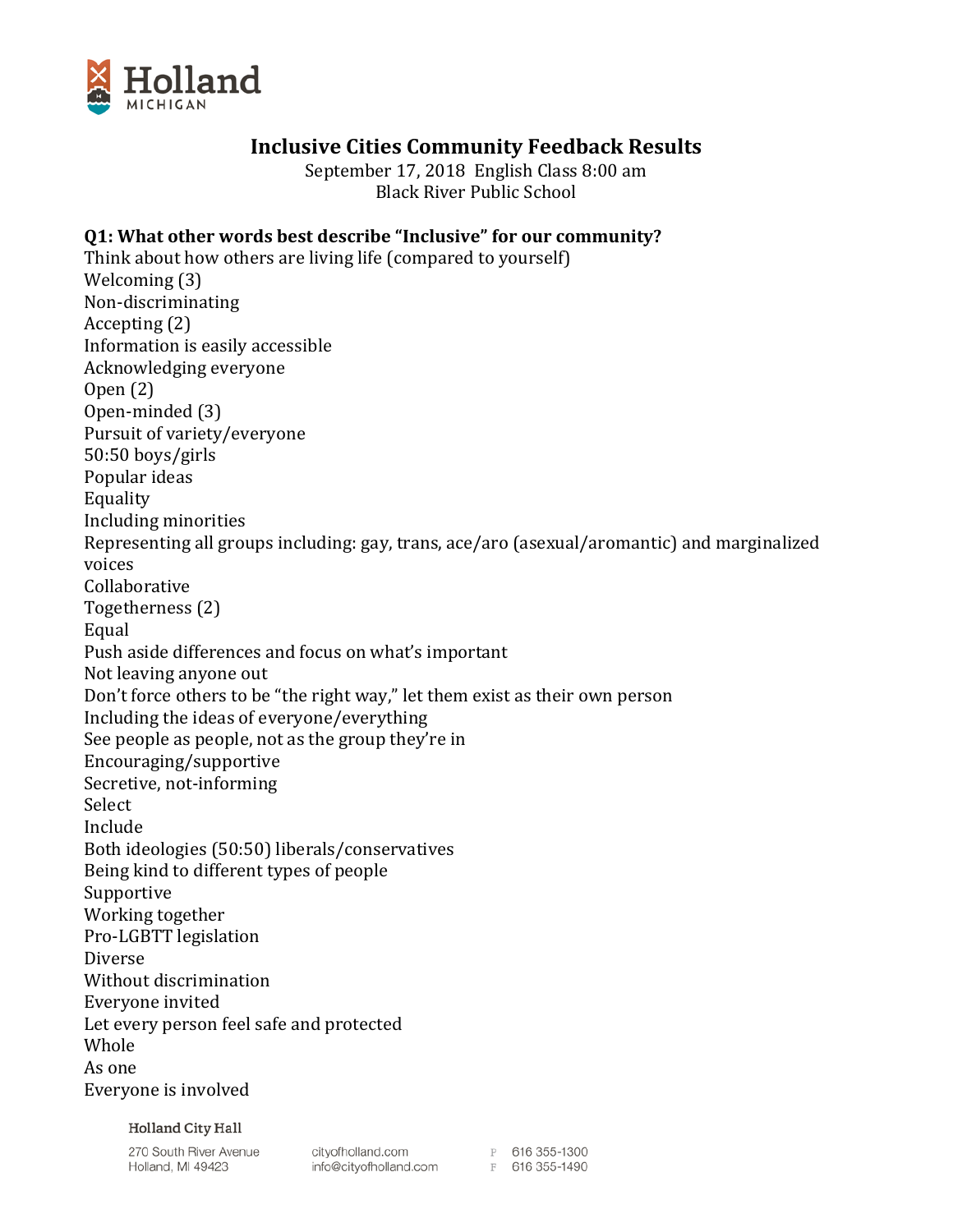

Making effort to include a variety of people Equal opportunity No surprises Events for everyone Democracy Recognize individuality There are no secrets Allowing anyone to join a group Including everyone Give everyone a chance Including all people no matter what in the community Allowing anyone to join in on what you are doing Events could be advertised more Everyone knows what is going on Everyone All including Including ideas of all different ages Unconditional acceptance of differences

### **Q.2. How can we achieve a more inclusive city/community?**

Everyone treated as people Emphasize individuality A place where everyone can be their true self Open and caring nature Make sure everyone is able to feel important Teach people not to judge others so the community is less "judgey" Keep an equal amount of representatives from different races/heritages Getting rid of any unfair stereotypes More bike trails and mountain bike trails Dirt bike park Activities that involve a team Better roads Banning "gay panic" or "trans panic" Allow people to be openly LGBTT without losing a job or position Normalize allies of a) Hispanic, Islam, or African people, etc; (b) LGBTT Form an LGBTT "community" or committee More representation of LGBTT and minorities Surveying to see what is liked amongst Skatepark More jobs for everybody More jobs, advertisements to help those without a job More community inclusive advertisements<br>Holland City Hall

270 South River Avenue Holland, MI 49423

cityofholland.com info@cityofholland.com P 616 355-1300 F 616 355-1490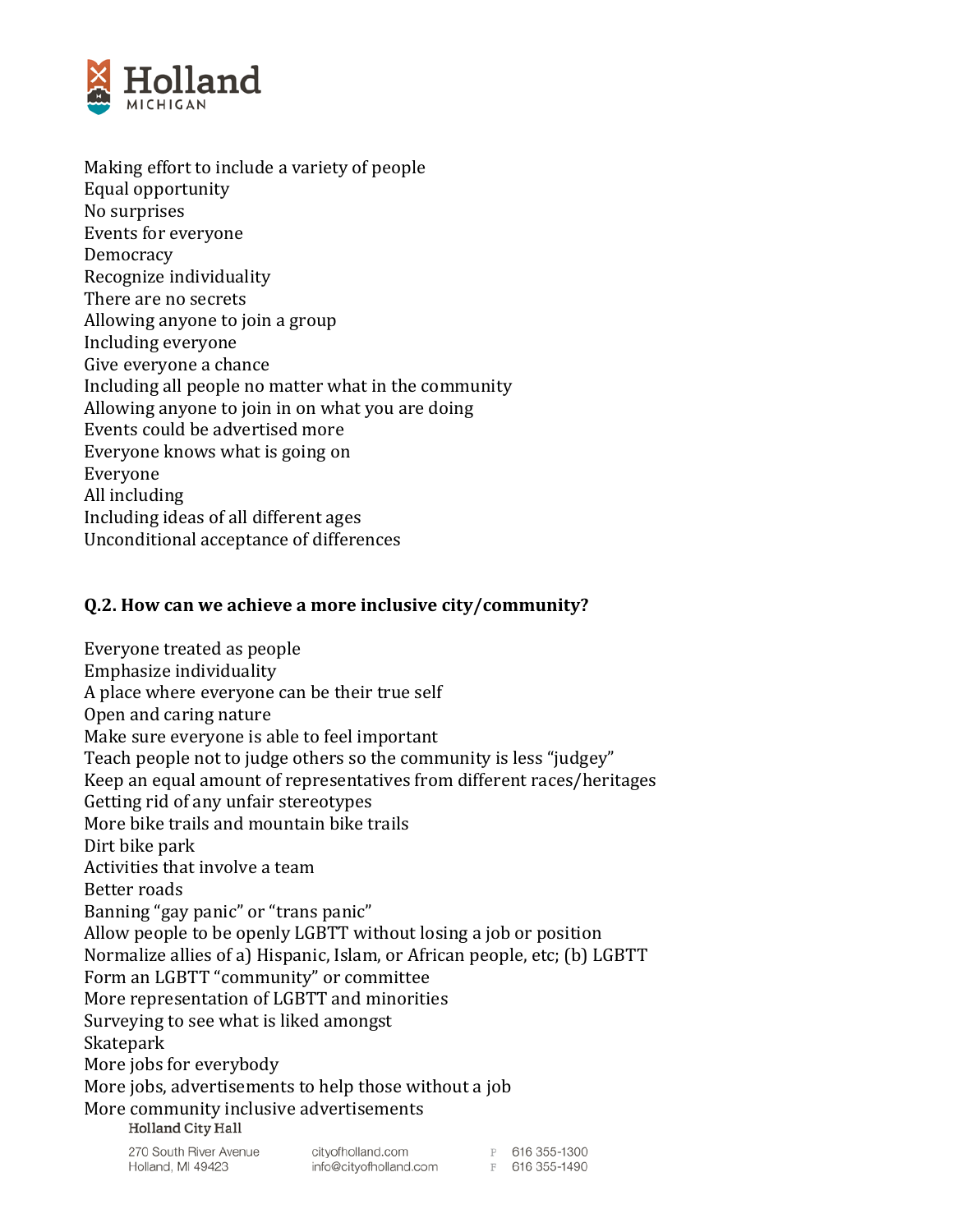

Help those that want to go to college but can't afford it. Understanding that others can help to get good things done Being open to new ideas More teen events Listen to others and new ideas Hearing out all others Invite everyone Host more events promoting inclusiveness Listening to people who disagree with your opinion Holding meetings Don't judge a book by its cover Extra-curricular activity scholarships Disc golf course Advertise voting more (let people know they can and should vote) Equal opportunity Make your group more public and clearly accessible to all Give opportunities for public discussion Collaborative groups with other communities Let minority groups speak for themselves (same goes for majority) Don't let someone speak for you Let people make their own choices Accepting environment More time off during holiday breaks in school year Communicate your idea to several groups of different people Being more progressive towards making the community a better place for everyone to be a part of Bring back milk trucks Information about clubs, events, or meetings should be advertised more or more easily available Good times for majority (good meeting times) Equal opportunities (2) Equality Don't ignore the problems we have with racism and discrimination Teach people how to change things (especially younger people – we don't all know!) Open opportunity for everyone Talk to each other like human beings. Don't separate people into 'groups' Show everyone that we are just people and no one is above or below that Let everyone speak their mind and listen to them Listen, have open ears More events where everyone can attend Safe Make sure people feel and are safe Comfortable for everyone Food should be delivered. No one delivers where I live. More food delivery during Tulip Time Ice cream food stands year round

**Holland City Hall** 

270 South River Avenue Holland, MI 49423

cityofholland.com info@cityofholland.com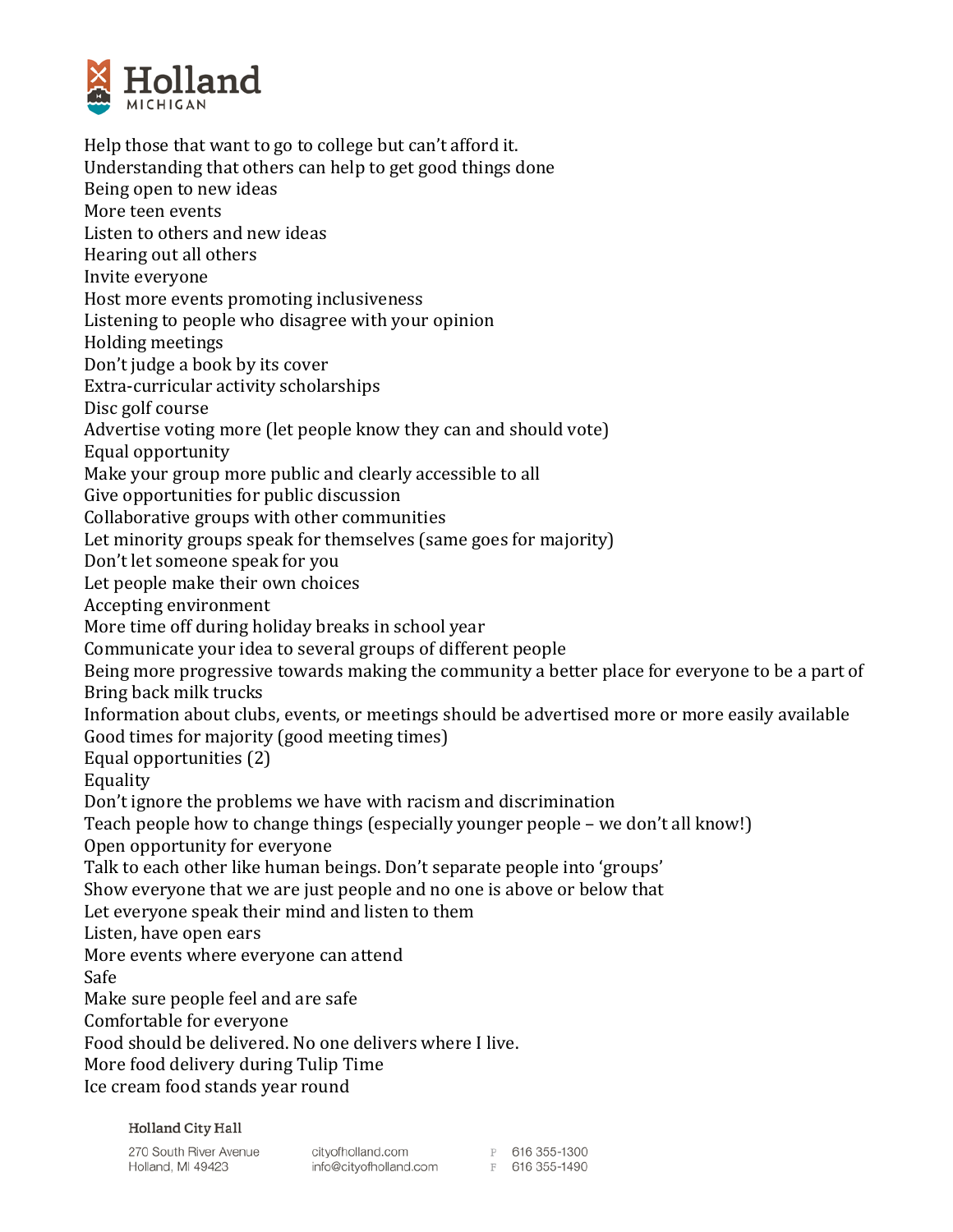

Food trucks Listen to others and their ideas Hear everyone's opinions Advertise things Be open to anyone/anything

# **Q.3. Action Items We Can Do Today**

Student Council (4) Start clubs in school Join Youth in Government (4) Be involved in the school community Join Student Council Start a protest The Fun Walk Share new ideas Learn more about your cause Be more active in your opinions Educate others if they are not aware Remain open-minded Educate yourself for the future Collaborate with others Join and use your voice in youth groups Talk in discussions Better accessibility to advertising (ex. Posters) Advertising change and new ideas Accept the truth Try to advocate awareness Don't dismiss one's ideas Let your ideas be heard Talk to others Make a group Speak up! Follow local politics so you know the future Animal Farm, George Orwell Do not be ashamed for being opinionated Write your ideas down Participate where you can! Make our parents study how the government works today Contact representatives if you have something to say Fundraisers (2) Create the change you want to see in the community Events to raise awareness for certain actions and ideas Be more vocal Not denying employment for criminal records

**Holland City Hall** 

270 South River Avenue Holland, MI 49423

cityofholland.com info@cityofholland.com P 616 355-1300 F 616 355-1490